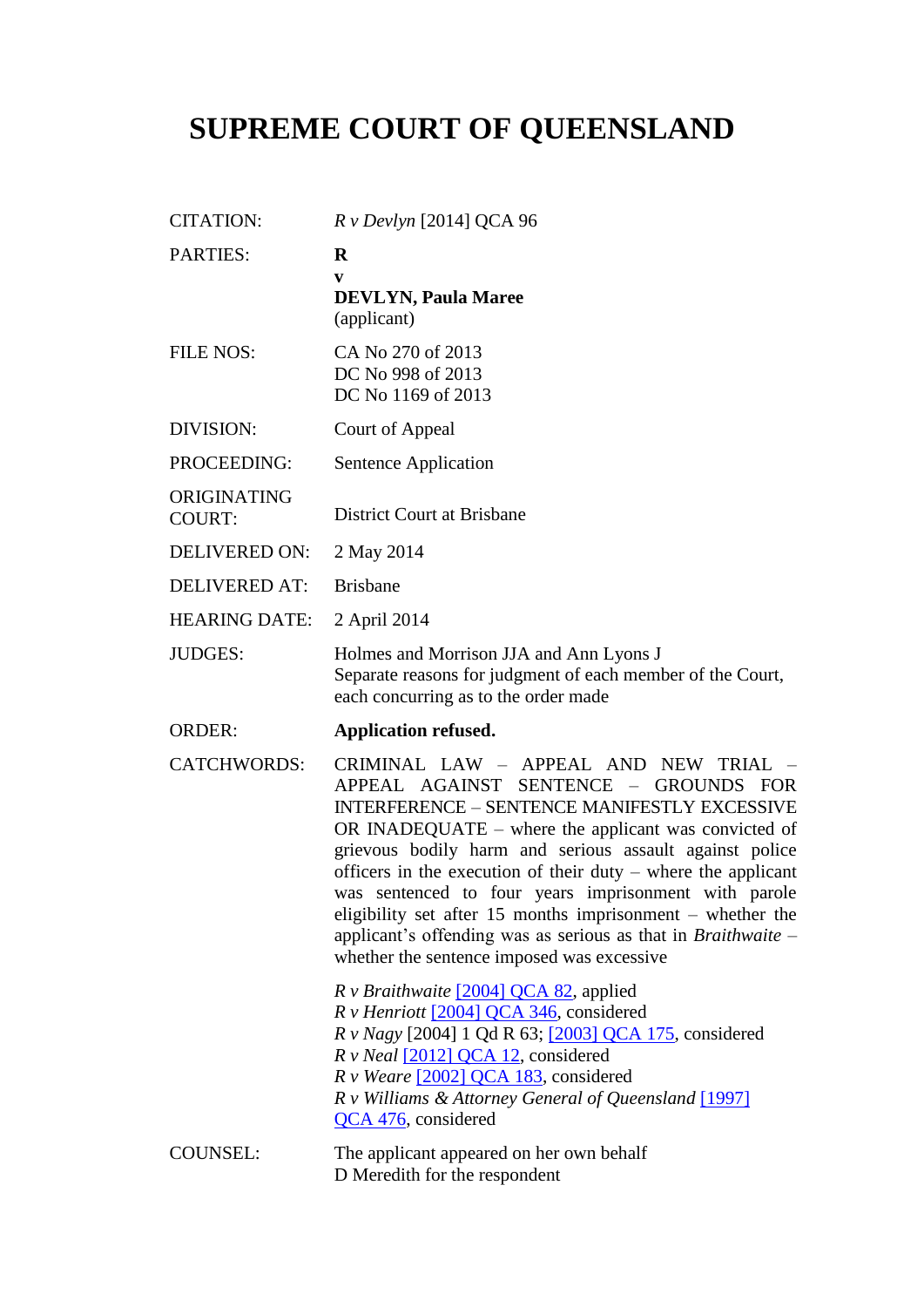- [1] **HOLMES JA:** I agree with the reasons of A Lyons J and the order she proposes.
- [2] **MORRISON JA:** I have had the advantage of reading the reasons of A Lyons J and agree with her Honour and that the application for leave to appeal against sentence should be refused.

# [3] **ANN LYONS J: The charges**

- [4] On 24 September 2013 the applicant pleaded guilty to four indictable offences and three summary offences before Chief Judge Wolfe. All of the offences had occurred on 13 October 2012 during an altercation with police officers.
- [5] Count 1 charged unlawfully doing grievous bodily harm to Sergeant Benjamin Suckling and Count 2 involved unlawfully assaulting him whilst acting in the execution of his duty. Count 3 was unlawfully assaulting Constable Craig Wilkinson whilst he was acting in the execution of his duty and Count 4 was unlawfully assaulting Sergeant Kristine Mitchell whilst acting in the execution of her duty. The summary offences included public nuisance and obstructing a police officer.

# **The sentences**

[6] In relation to Count 1, the applicant was sentenced to four years imprisonment. In relation to Count 2 she was sentenced to two years imprisonment. On Count 3 she was imprisoned for a period 15 months. On Count 4 she was sentenced to a period of imprisonment of 18 months. In relation to all of the summary offences she was imprisoned for three months. All of the sentences were to be served concurrently. Her parole eligibility date was fixed at 24 December 2014, which means she is to serve 15 months in custody before she can apply for parole.

# **The appeal**

[7] The applicant now appeals against those sentences on the basis that they were manifestly excessive. The maximum penalty which could have been imposed for the summary offences was six months. The maximum penalty for grievous bodily harm was 14 years and for the serious assaults it was seven years. The applicant was 24 years old at the time of the offences in October 2012 and 25 at sentence. She had three children, all of whom were in care.

# **The factual background to the offences**

[8] The factual background to all of the offences was set out in an agreed schedule of facts.<sup>1</sup> At 8.45 pm on Saturday, 13 October 2012, police were called to an address at Wynnum to assist the Queensland Ambulance Service who had encountered difficulties with a large group of intoxicated people when they attended to administer medical assistance to an elderly man. As Sergeant Suckling and Constable Wilkinson arrived at the address they were abused by a number of the residents including the applicant. Sergeant Suckling suggested that the applicant

 $\mathbf{1}$ ARB  $35 - 36$ .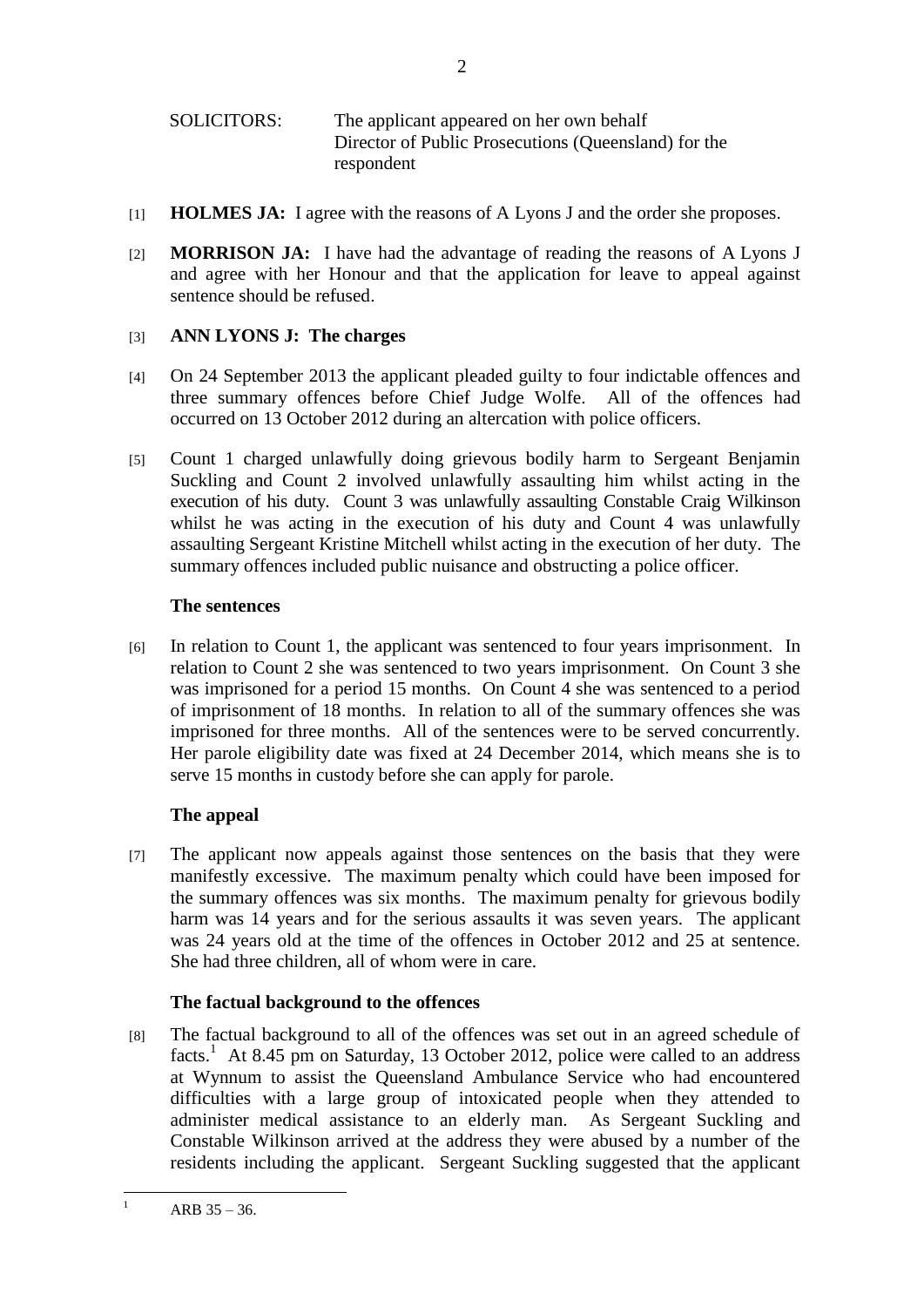leave before she caused a public nuisance. She continued yelling and her aggressive behaviour continued. After walking several metres away the applicant turned, looked at Sergeant Suckling, pointed one finger and said, "Fuck you cunt. You fucking cunts are fucked".<sup>2</sup> The Sergeant then walked over to the applicant, grabbed her by the arm and said, "That's enough. You're under arrest for public nuisance".<sup>3</sup> With the assistance of Constable Wilkinson they commenced to walk the applicant towards the police car. Those facts are the basis for the summary charge of public nuisance.

- [9] Whilst the applicant was standing at the back of the car she started kicking and trying to shrug both police officers away whilst yelling and struggling. The officers attempted to get the applicant into the back seat of the car but she continued to struggle. She was warned to stop and she then put her feet onto the door-well to hang onto the car. She then pushed her body back into the police officers, who were trying to get her inside the car. She continued to yell, "Fuck you cunt".<sup>4</sup> This constitutes the second summary charge of obstructing a police officer.
- [10] The applicant then continued to struggle and as Sergeant Suckling went to grab her right arm she used her left arm to grab him in the groin, squeezing his testicles and penis. Sergeant Suckling let out a gasp of pain and grabbed the applicant's right elbow. She then used her thumb or finger to dig into the Sergeant's left testicle area and continued to squeeze, causing severe pain and discomfort, which caused him to fall to his knees. That assault constitutes Count 1 on the indictment of grievous bodily harm.
- [11] The applicant continued to struggle until she was ultimately restrained and handcuffed. It was clear that the Sergeant was in significant pain as he was gagging, coughing and dry retching. At that point the Sergeant warned the others to be careful because she had grabbed his groin, to which she replied, "I didn't mean to".<sup>5</sup> At that point the applicant was warned that if she continued to disobey officers she would be charged with further offences. Other officers then intervened and Constables Levi, Mitchell and Wilkinson pulled the applicant off the ground and walked her to the police van. As the applicant appeared to have calmed down, Sergeant Suckling took the handcuffs off her and opened the van door. At that point the applicant yelled, "I can't go in there. I'm claustrophobic".<sup>6</sup> She continued to struggle and that constitutes another summary charge of obstructing a police officer.
- [12] As Sergeant Suckling moved in to assist, the applicant broke free of Officers Mitchell and Levi. She then stepped towards Sergeant Suckling and kicked him with force to the inner part of his right thigh, 10 centimetres from the groin area. The kick was of such a force that it made the Sergeant's leg buckle and he stumbled. That action is the basis of the serious assault charge in Count 2. The Sergeant then struck the applicant on the left leg, which caused her to drop to the ground. She struggled violently with Officers Mitchell and Levi, who restrained her on the ground. Whilst on the ground she continued to struggle, kicking out and yelling, "I'll fucking kill you dogs".<sup>7</sup> She then kicked Constable Wilkinson in the groin. He

 $\overline{c}$ <sup>2</sup> ARB 35.

<sup>3</sup> Ibid.

 $4$  ARB 36.

<sup>5</sup> Ibid.

<sup>6</sup> Ibid.

<sup>7</sup> Ibid.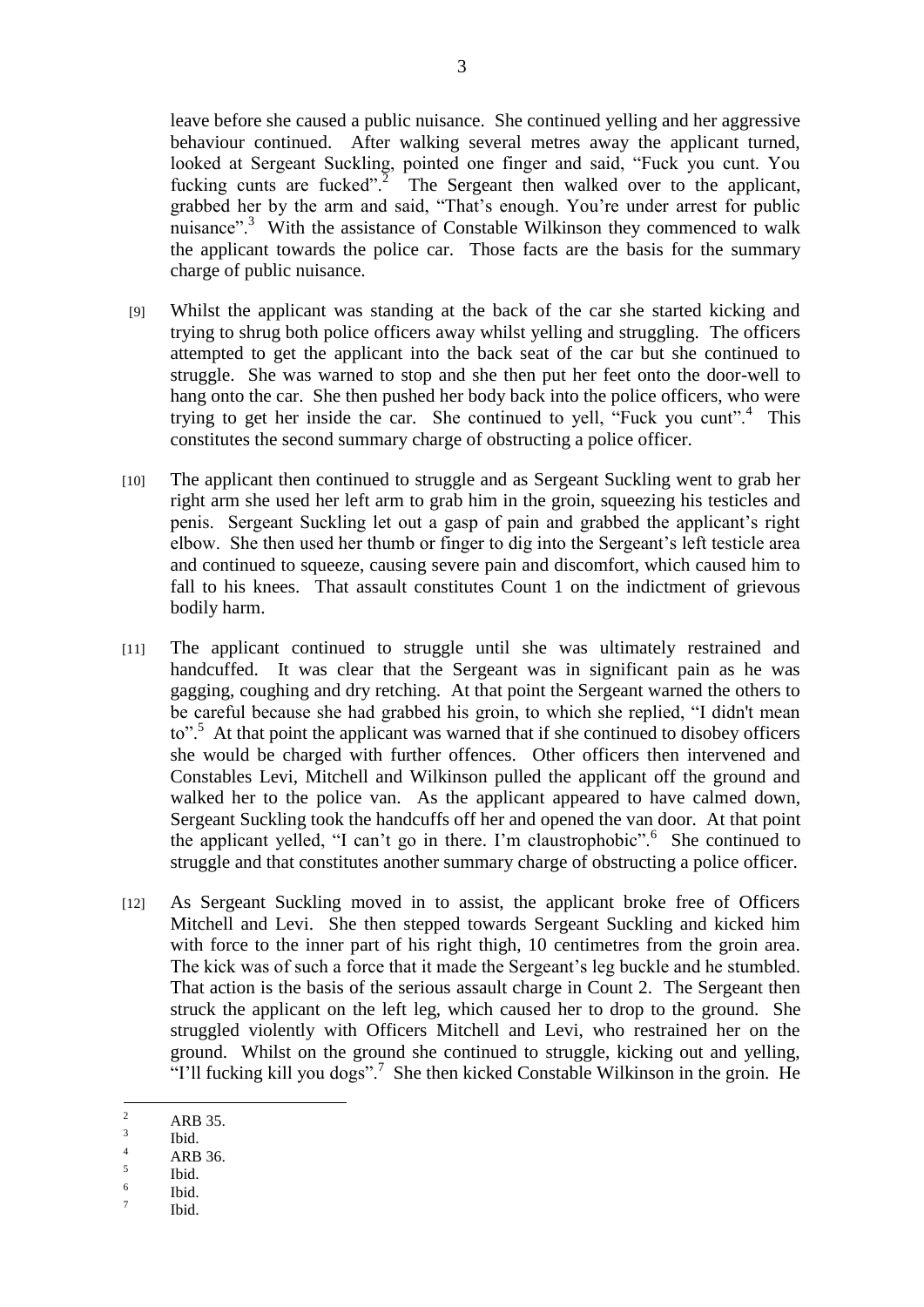immediately felt cramps to the lower stomach area. This constitutes Count 3 of serious assault. She then put her foot in the air and brought it down with great force on Sergeant Mitchell's right foot. She yelled, "Yeah come on you dog slut",<sup>8</sup> before using her right arm to grab and twist Sergeant Mitchell's breast. She yelled out in pain. Those actions are the basis of the serious assault charge in Count 4.

[13] The altercation continued and police were forced to lift the applicant into the police van because she would not stand up. As she was in the van, she continued to kick at the doors and yelled, "I know your name bitch. I'll find you live and next time I will fucking rip your tit off".

#### **The extent of the injuries**

- [14] Sergeant Suckling continued to feel pain in his groin area and ultimately saw his general practitioner. An ultrasound confirmed he needed to see a specialist urologist, Dr Hadley. Due to the unavailability of appointments he did not see him until 12 December 2012. Dr Hadley considers that Sergeant Suckling sustained an injury on 13 October 2012 which was consistent with his scrotum being squeezed tightly and pulled, whilst he was grappling with an individual. The doctor noted that on examination there was swelling which was consistent with a distraction force to the left testicle resulting in a hydrocele and odemia.<sup>10</sup> He was initially treated with antibiotics and anti-inflammatory medication to assist with the pain and swelling. He subsequently required an ultrasound guided aspiration of the fluid on the testes on 2 January 2013. The fluid, however, re-accumulated within two days and the pain returned. $^{11}$
- [15] Doctor Hadley indicated that due to the non-resolution of the injury after four months of conservative treatment, Sergeant Suckling required operative repair on 2 February 2013.<sup>12</sup> Under general anaesthetic the accumulation of fluid was removed and the space where the fluid had accumulated was over-sewn to attempt to prevent further fluid entering, and his testicle was secured in place so it could not twist. Dr Hadley stated that ten days after surgery the area was still swollen, requiring strong analgesics and that there was a residual haematoma which had not been completely reabsorbed.<sup>13</sup>
- [16] In an addendum report dated 16 August 2013, Dr Hadley indicated that Sergeant Suckling re-presented again on 2 July 2013 with a very tender left hemi-scrotum at the upper pole and posteriorly, which he considered was epididymitis.<sup>14</sup> Doctor Hadley considered that the damage to the tissues in the scrotum would not have resolved without surgical intervention and that the post-operative course led to a protracted recovery with residual swelling and a haematoma. Doctor Hadley noted that he suffered physical pain due to the injury and the operative repair, as well as having a psychological and physical impact on his relationship with his wife due to the delay in the efforts to start a family.<sup>15</sup>

- $10$  ARB 51.
- $\frac{11}{12}$  Ibid.
- $12$  ARB 52.
- $\begin{array}{ccc} 13 & \text{Ibid.} \\ 14 & \text{I.D.} \end{array}$
- $14$  ARB 54.
- Ibid.

<sup>8</sup> ARB 37.

<sup>9</sup> Ibid.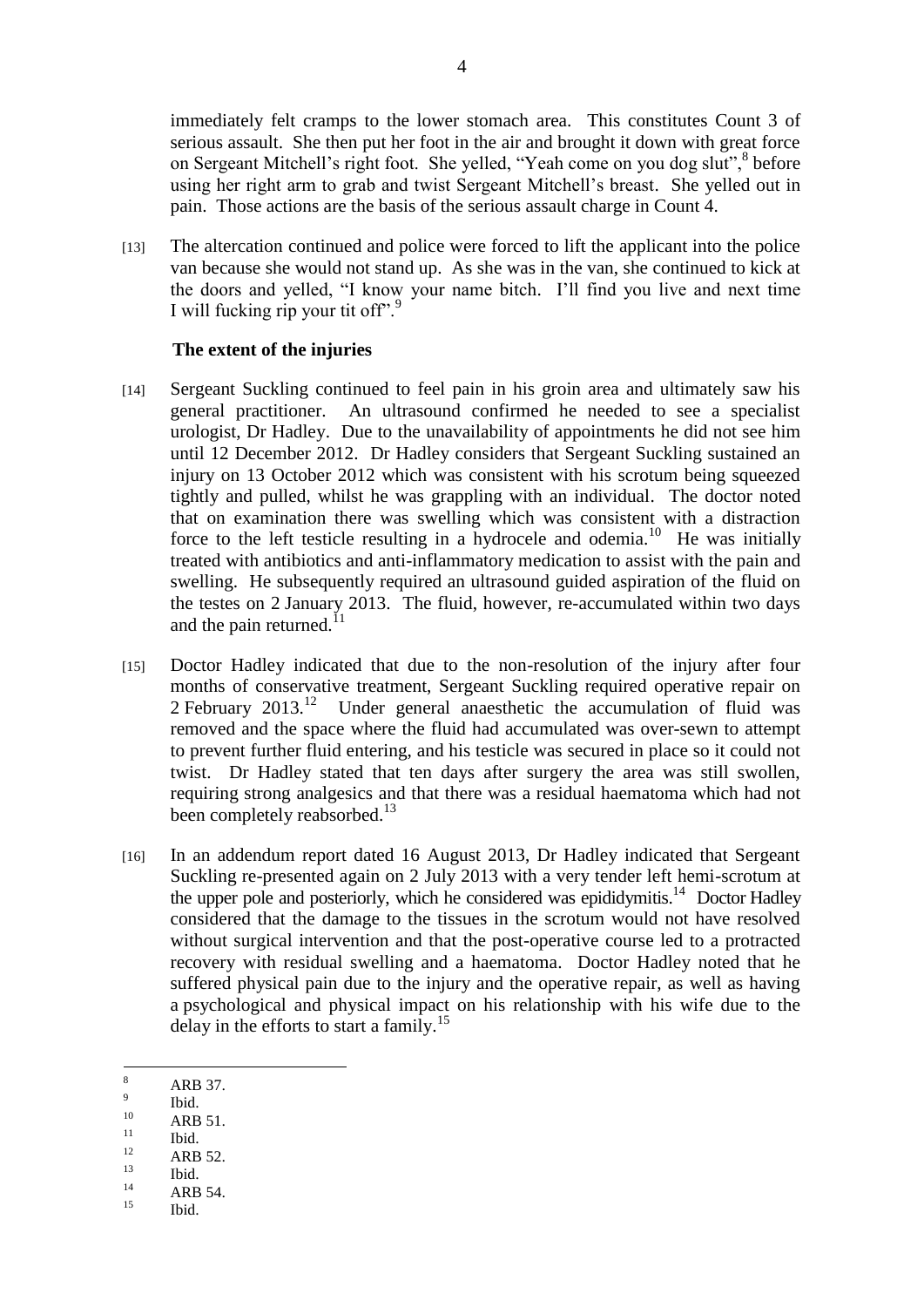[17] Doctor Hadley indicated that without any treatment this would have been a permanent injury which would impact on the quality of his life and which would affect his normal activities, his ability to perform his duties as a police officer and potentially his sexual function and potency.<sup>16</sup> He noted that "the outer surface of the tunica vaginalis around the testicle had to be removed to repair the hydrocele". He noted that Sergeant Suckling has a permanent scar from the operation and will have changes around the left testicle as a result of the repair. Doctor Hadley considered that whilst the injuries did not endanger his life, they will have caused a permanent injury, with scrotal pain and swelling and physical restrictions.<sup>17</sup>

#### **The sentencing hearing**

- [18] In imposing the sentence that she did, the learned sentencing judge outlined the factual background and reviewed a number of authorities that were referred to her by the learned Crown prosecutor. They included *R v Braithwaite*, <sup>18</sup> *R v Henriott*, <sup>19</sup>  $\overline{R}$  *v Weare*<sup>20</sup> and  $\overline{R}$  *v Neal*.<sup>21</sup> All of those sentences supported a sentence of between three-and-a-half to four years.
- [19] Her Honour considered that the attack in this case was almost as serious as the factual situation in *Braithwaite* where a police officer suffered complex fractures to the face, the nasal bone and the upper jaw bones. Her Honour noted that whilst Braithwaite was required to have surgery twice to insert plates and screws, she considered that in this case, there was a "scale of pain, discomfort, embarrassment, disappointment, and difficulties with a marriage".<sup>22</sup> She considered that this was "at least nearly as serious, or almost as serious as the *Braithwaite* attack".<sup>23</sup> Her Honour ultimately considered the attack was worse because the applicant continued her attack on Sergeant Suckling and the other officers. The Chief Judge noted the applicant's criminal history and in particular that she has on a number of occasions "shown total disregard for the authority of the police force".<sup>24</sup>

#### **The applicant's submission**

- [20] The applicant appeared on her own behalf. In her outline, she argues that the sentence which should have been imposed was three to three-and-a-half years. She argues, in essence, that her offending was not as serious as the offending in *Braithwaite*. The applicant indicated that she was very distraught and suffering depression and post-traumatic stress at the time of the incident. Her brother had also committed suicide in May. She also indicated she had been in an abusive relationship and had recently had her youngest son removed from her care due to the domestic violence she was experiencing. She stated that those feelings, mixed with her intoxication, meant she was not in a good state of mind when police attended at the residence.
- [21] The applicant argues that because she was claustrophobic she became more agitated the closer she got to the police van because of her fear of being put in the van.

 $17 \text{ Ibid.}$ 

- $\frac{23}{24}$  Ibid.
- Ibid.

 $16$  $16$  ARB 53.

 $^{18}$  [2004] QCA 82.

 $^{19}$  [2004] QCA 346.

 $^{20}$  [2002] QCA 183.

 $^{21}$  [2012] QCA 12.

 $\frac{22}{23}$  ARB 31.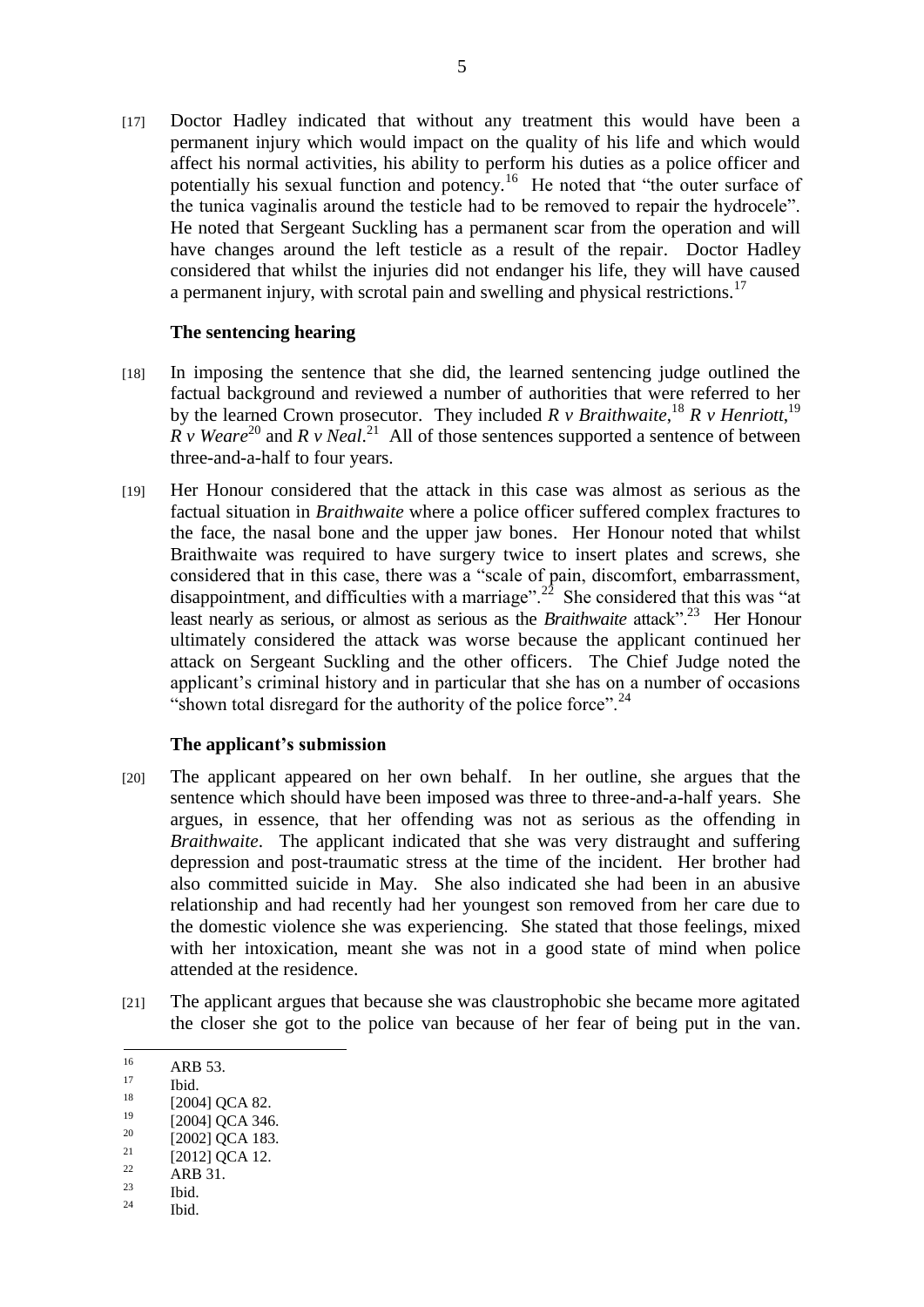"I was thrashing my body around trying to get free so as not to be placed in the van. At the time I was not aware of my actions and was not intending to inflict any injuries to the officers".<sup>25</sup> The applicant argues that at the time of the offences she was considering suicide and was not medicated. She states that she is now medicated and feels very remorseful and ashamed of her behaviour. She argues that all of the decisions referred to by counsel were more serious in nature and that the criminal histories of those applicant's were more extensive.

# **Was the sentence imposed manifestly excessive?**

- [22] Having considered the cases referred to in argument it would seem that the cases referred to do support a head sentence of three to four years. In the present case there were indeed four separate and sustained assaults on three different police officers. I also note that police attempted to resolve the matter peacefully and warned the applicant on a number of occasions that her behaviour could result in her being arrested.
- [23] In *R v Braithwaite*,<sup>26</sup> a sentence of six years had been imposed in relation to assault of police officers who had responded to a complaint that a car had been set on fire. As they arrested Braithwaite and another person, Braithwaite started to protest, arguing that it had nothing to do with him. It was clear to police that he was affected by drugs. As they arrived at a police car Braithwaite, without warning, punched the police officer with a clenched fist very heavily in the face, knocking him backwards and unconscious. The other attending constable was then attacked by Braithwaite and punched a number of times to the head and face. Whilst one officer experienced a sense of shame at what happened, the other constable was quite seriously injured and his relationship with his wife and child were also affected. Braithwaite had been convicted on many prior occasions for taking and damaging other people's property and unlawfully using motor vehicles. He had a prior conviction for arson, a conviction for a negligent act causing bodily harm, as well as convictions for stealing and for entering a dwelling-house with intent and for breaking and entering. The sentencing judge noted that no weapon was used, but that there was an extensive criminal history. There was, however, no history of deliberate violent offending and the judge accepted that Braithwaite was under the influence of drugs at the time he punched the constable. In that decision the judge took into consideration the fact that both police officers were acting in the execution of their duty when attacked and that any sentence imposed needed to reflect the overall criminality of Braithwaite's conduct and have the capacity to deter others from attacking police officers. The Court of Appeal held that the sentence of six years for the offence of grievous bodily harm was an appropriate one, as were the other concurrent sentences which were imposed.
- [24] In *R v Weare*,  $27$  a sentence of three-and-a-half years was imposed, where a victim had been struck from behind with a branch of a tree, causing serious damage to the victim's eye. In that case the defendant was 19 years of age and had no prior offences of violence, although he did have a criminal history. A head sentence of three-and-a-half years was not disturbed on appeal but the court considered it should be suspended after 12 months.

 $25$ <sup>25</sup> Applicant's submissions dated 5 March 2014.

 $^{26}$  [2004] QCA 82.

 $[2002]$  QCA 183.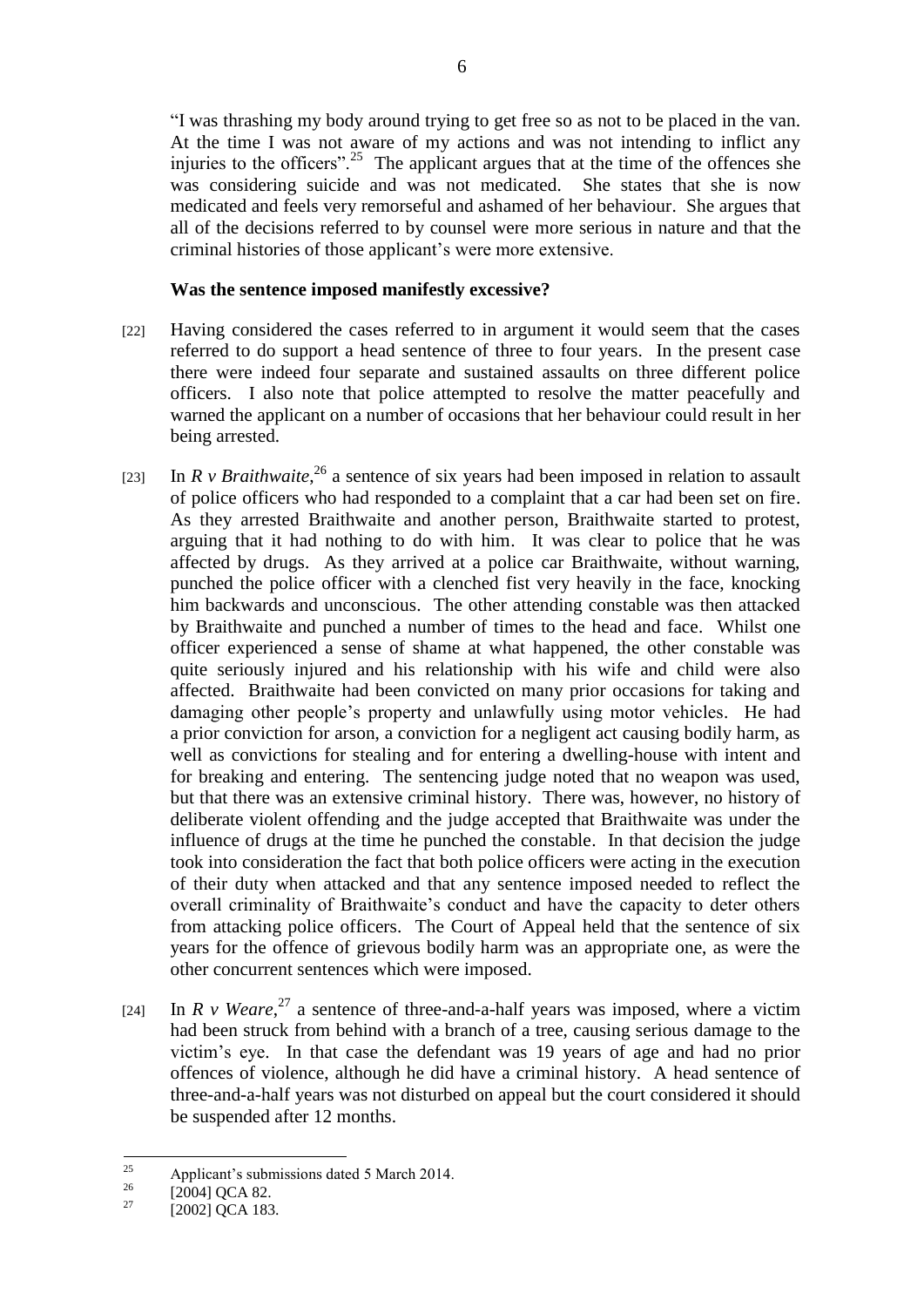- [25] In *R v Neal*,<sup>28</sup> a torch was used as a weapon and the criminal history included a conviction for violence. A sentence of four years suspended after 16 months was not disturbed.
- [26] I note that at the sentencing hearing counsel for the applicant indicated that, having listened to the submissions and considered the appropriate comparative cases, his respectful submission was that the conduct was deserving of a sentence "of between three and a half and four years".<sup>29</sup> He further submitted that, taking into account the applicant's personal circumstances, her youth, her issues with drugs, that the term that should be imposed was three-and-a-half years with a parole recommendation at one-third. Similarly the prosecutor had argued that the cases tendered would indicate that the sentence of three-and-a-half to four years was supported by the cases.

# **Conclusion**

- [27] Whilst the applicant has indicated that she is remorseful for the injuries which she inflicted and was not intending to cause any harm to the officer, there is no doubt that the applicant deliberately inflicted a serious and painful injury by a willed act which was sustained for some time. Furthermore, the applicant participated in a series of attacks after she had been warned she would be arrested.
- [28] I also note that the applicant has done well in custody and has acquired various certificates and references. All of that is admirable however her behaviour in prison has post dated the sentencing hearing and was not therefore a factor which could be taken into consideration.
- [29] I also accept that the applicant is still a young woman at 25 years of age. She does have a relevant criminal history including a conviction in 2006 at the age of 18 for assaulting a police officer by kicking him and a conviction in 2008 for obstructing a police officer. She also has convictions for possession of utensils and for failing to appear. She had never, however, served a custodial sentence.
- [30] It would seem to me that the learned Chief Judge had taken the applicant's personal circumstances into account as counsel at the sentencing hearing had outlined the applicant's unsettled family background including her drug addiction to 'crystal meth' as well as her use of cannabis and speed.
- [31] In terms of whether a head sentence of four years was manifestly excessive it must be remembered that the applicant's own counsel, after a consideration of the comparable cases, had indicated that a four year sentence was indeed within range. An analysis of the authorities clearly supports a sentence of four years given that it was an inescapable fact that the applicant's behaviour was serious and sustained. Her actions were also clearly targeted at the complainants because they were police officers. In the 1997 decision of this Court in *R v William & Attorney General of Queensland*, <sup>30</sup> Dowsett J referred to an attack on police officers in the execution of their duty and stated: $31$

<sup>28</sup>  $^{28}$  [2012] QCA 12.

 $\frac{29}{30}$  ARB 26.

 $\frac{30}{31}$  [1997] QCA 476.

<sup>[1997]</sup> QCA 476 at 6 -7.